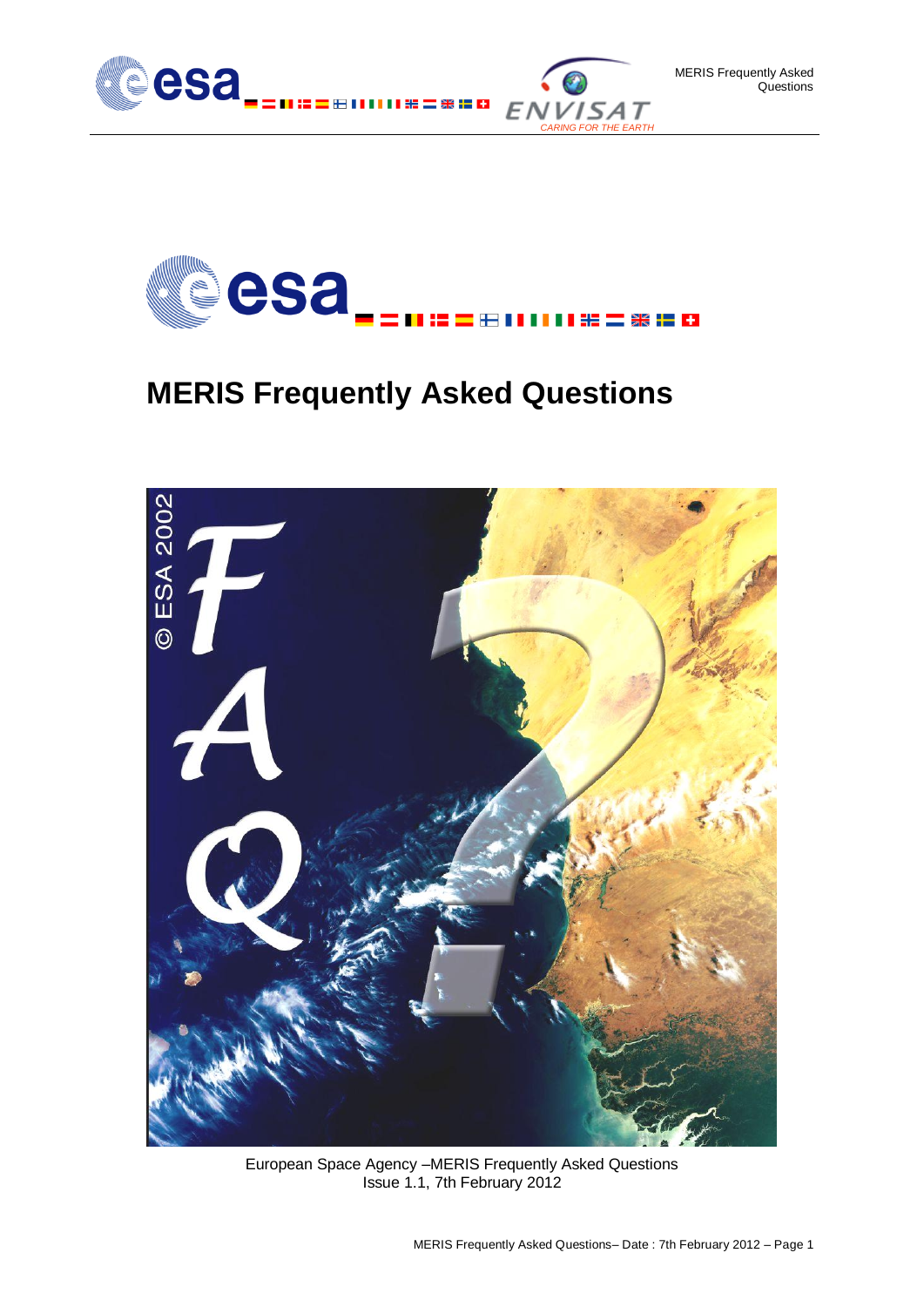

copyright 2000-2012, European Space Agency, All rights reserved.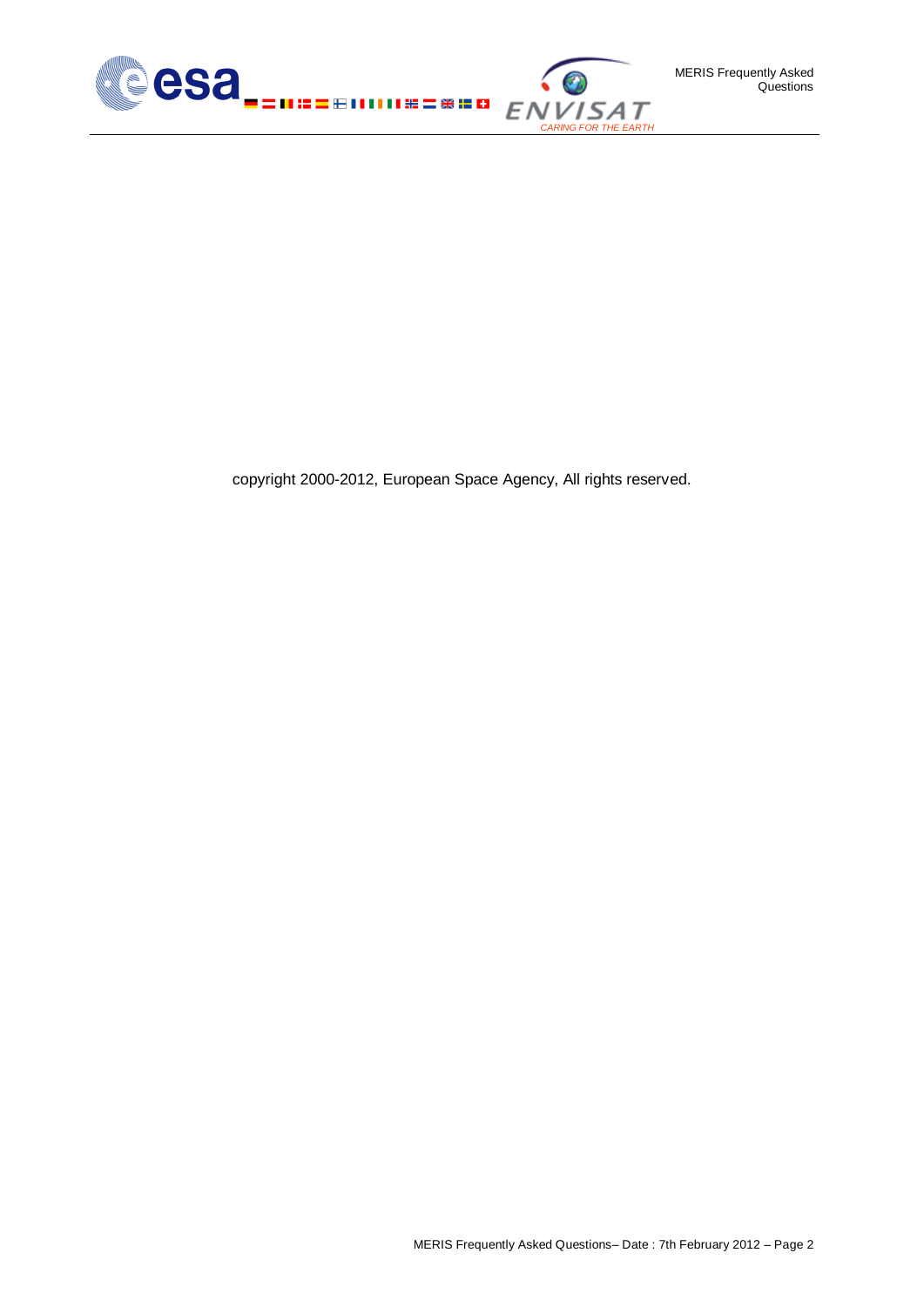

# Table of contents

*CARING FOR THE EARTH*

| 1.1   |                                                                                                                                             |    |
|-------|---------------------------------------------------------------------------------------------------------------------------------------------|----|
|       | 1.2 General questions<br>$\sim$ 8                                                                                                           |    |
| 1.2.1 |                                                                                                                                             |    |
| 1.2.2 | What is MERIS and what does it do?<br>What is MERIS and what does it do?<br>What are the spectral bands of MERIS instrument?<br>8           |    |
| 1.2.3 |                                                                                                                                             |    |
| 1.2.4 |                                                                                                                                             |    |
| 1.2.5 |                                                                                                                                             | 9  |
| 1.2.6 | Virial can IVIERIS data be used for ?<br>If this FAQ does not answer my question, what should I do ?                                        |    |
| 1.2.7 |                                                                                                                                             |    |
|       |                                                                                                                                             |    |
|       |                                                                                                                                             |    |
| 1.3.2 | Where can I get MERIS samples ?<br>How can I be kept up to date with events that might affect my use of MERIS data ? __ 11                  |    |
| 1.3.3 |                                                                                                                                             |    |
| 1.3.4 |                                                                                                                                             |    |
| 1.3.5 | Where can I find articles/papers on the exploitation of MERIS data ?<br>What tools are available for reading MERIS products ?               |    |
| 1.3.6 | What tools are available for reading MERIS products?_____________________________ 12                                                        |    |
|       | 1.4 Instrument Characteristics _________                                                                                                    |    |
| 1.4.1 | What are the acquisition modes of MERIS instrument ? ____________________________ 13                                                        |    |
| 1.4.2 |                                                                                                                                             |    |
| 1.4.3 |                                                                                                                                             |    |
|       | 1.5 Data Processing                                                                                                                         | 14 |
| 1.5.1 |                                                                                                                                             |    |
| 1.5.2 |                                                                                                                                             |    |
| 1.5.3 | Does MERIS data processing change ?<br>Which version of the MERIS IPF was used to produce my Near Real Time (NRT) data ?<br>$\overline{14}$ |    |
| 1.5.4 | What differences will there be between data processed in Near Real Time (NRT) and<br>OffLine (OFL) ?                                        | 15 |
| 1.5.5 | Is there a repository of known problems with the MERIS data processing/products ? _ 15                                                      |    |
| 1.5.6 | Is there a repository of Reprocessed MERIS Products? ____________________________ 15                                                        |    |
| 1.5.7 |                                                                                                                                             |    |
| 1.5.8 |                                                                                                                                             | 16 |
|       | $\frac{1}{2}$ 17<br>1.6 MERIS products _______                                                                                              |    |
| 1.6.1 |                                                                                                                                             |    |
| 1.6.2 |                                                                                                                                             |    |
| 1.6.3 | What are the image sizes of MERIS products ?<br>Where is the image data stored in my MERIS product ?<br>17<br>17                            |    |
| 1.6.4 |                                                                                                                                             |    |
| 1.6.5 | What are the differences between "Algal I" and "Algal II" measurements in the level 2                                                       |    |
|       | products?<br>$\overline{18}$                                                                                                                |    |
| 1.6.6 | What is the meaning of the MERIS quality flags present in the Level 2 products ? ___ 18                                                     |    |
| 1.6.7 | What is the "smile effect?<br>$\sim$ 19                                                                                                     |    |
| 1.6.8 | What is the Longitude Correction anomaly?                                                                                                   | 20 |

\_\_\_\_\_\_\_\_\_\_\_\_\_\_\_\_\_\_\_\_\_\_\_\_\_\_\_\_\_\_\_\_\_\_\_\_\_\_\_\_\_\_\_\_\_\_\_\_\_\_\_\_\_\_\_\_\_\_\_\_\_\_\_\_\_\_\_\_\_\_\_\_\_\_\_\_\_\_\_\_\_\_\_\_\_\_\_\_\_\_\_\_\_\_\_\_\_\_\_\_\_\_\_\_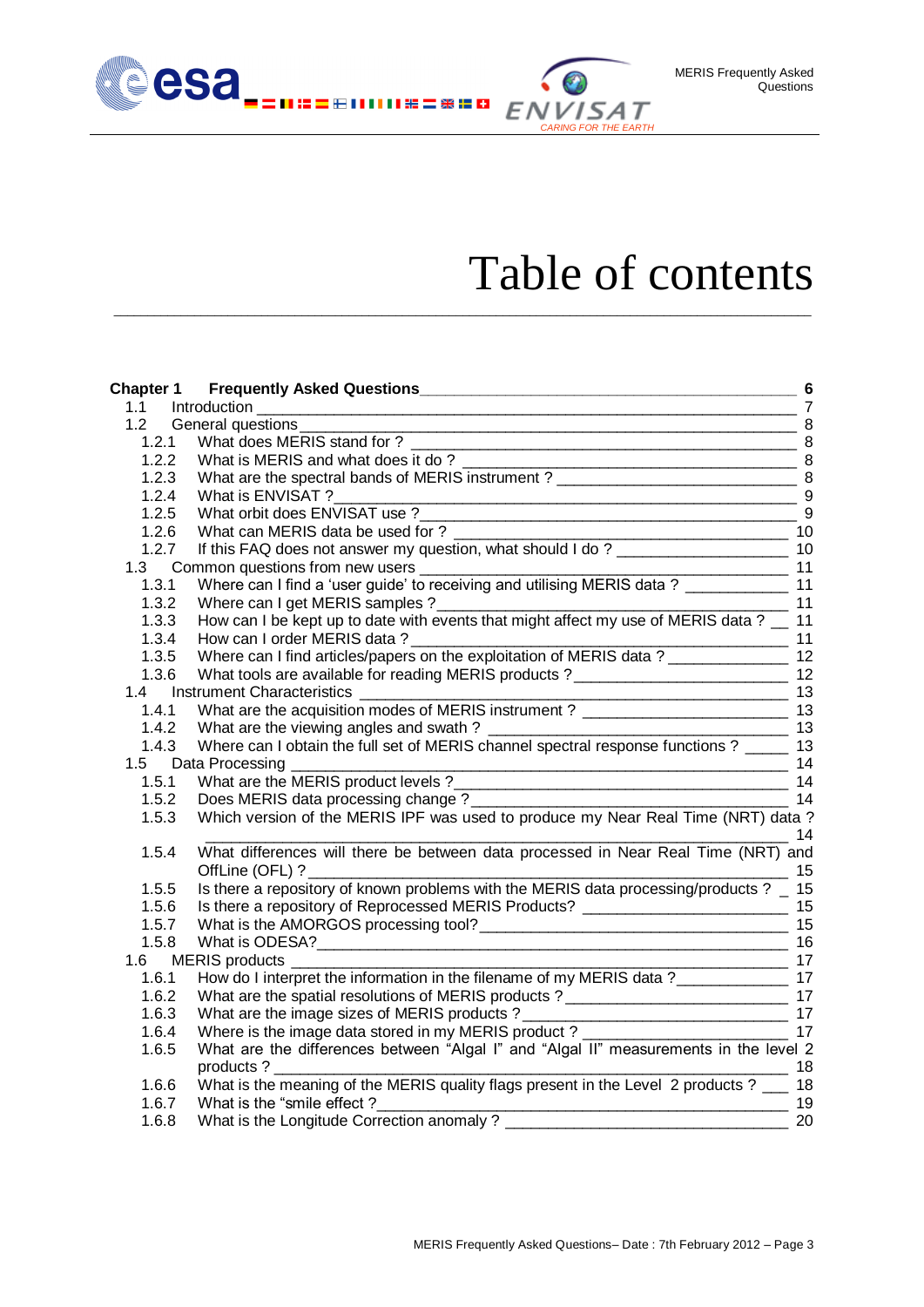

# Figures & Tables

\_\_\_\_\_\_\_\_\_\_\_\_\_\_\_\_\_\_\_\_\_\_\_\_\_\_\_\_\_\_\_\_\_\_\_\_\_\_\_\_\_\_\_\_\_\_\_\_\_\_\_\_\_\_\_\_\_\_\_\_\_\_\_\_\_\_\_\_\_\_\_\_\_\_\_\_\_\_\_\_\_\_\_\_\_\_\_\_\_\_\_\_\_\_\_\_\_\_\_\_\_\_\_\_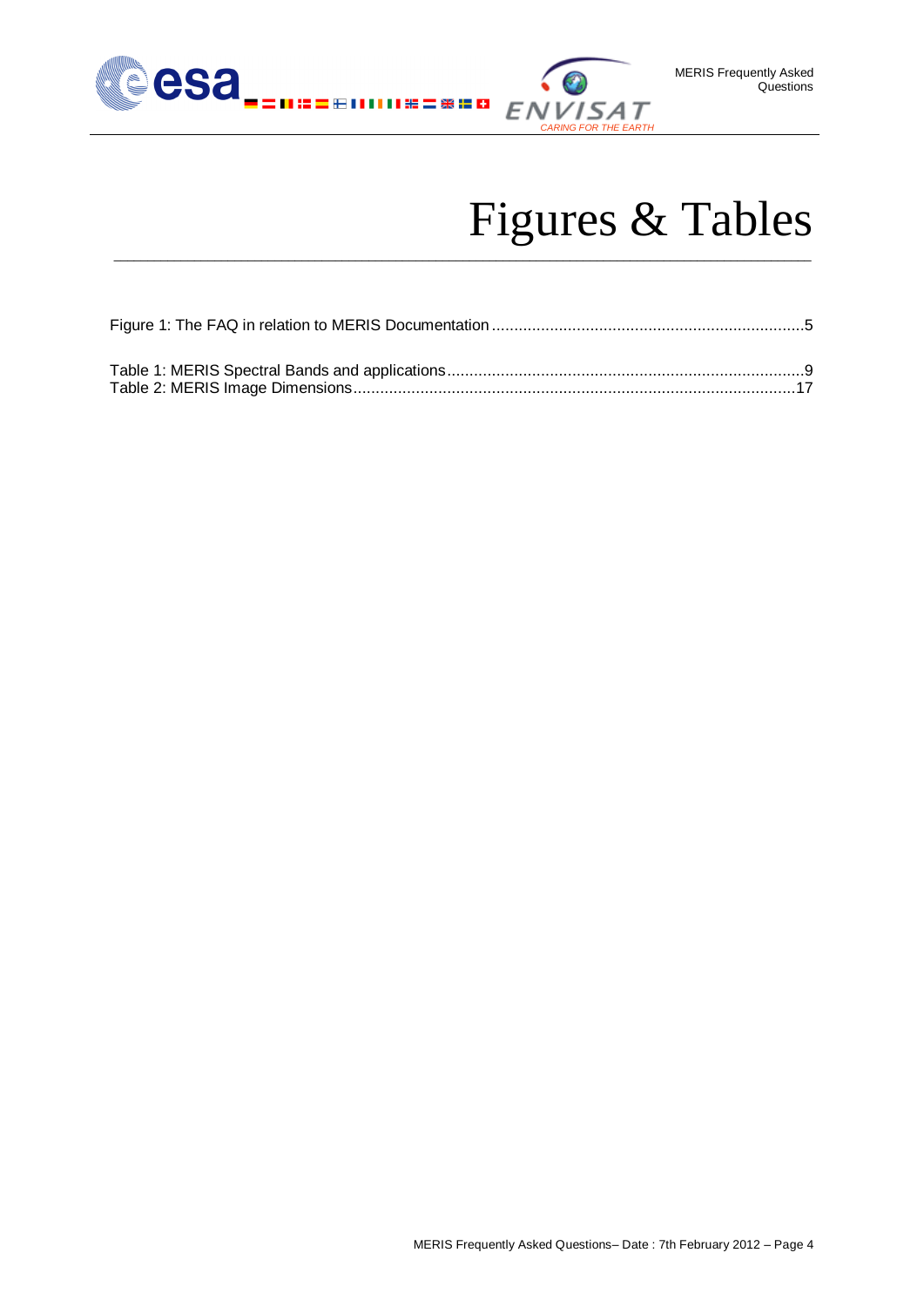

## **Abstract**

This *Frequently Asked Questions* document enables users to get a fast answer about MERIS instrument, products and data processing.

A more detailed description is provided in the *[MERIS Product Handbook](http://envisat.esa.int/handbooks/meris/)* which guides users to choose and use MERIS data and explains the way these data are processed and organised.

Scientists may also get a deeper and more detailed level of information in the documents pointed as reference in the *[MERIS Product Handbook](http://envisat.esa.int/handbooks/meris/)*.



<span id="page-4-0"></span>**Figure 1: The FAQ in relation to MERIS Documentation**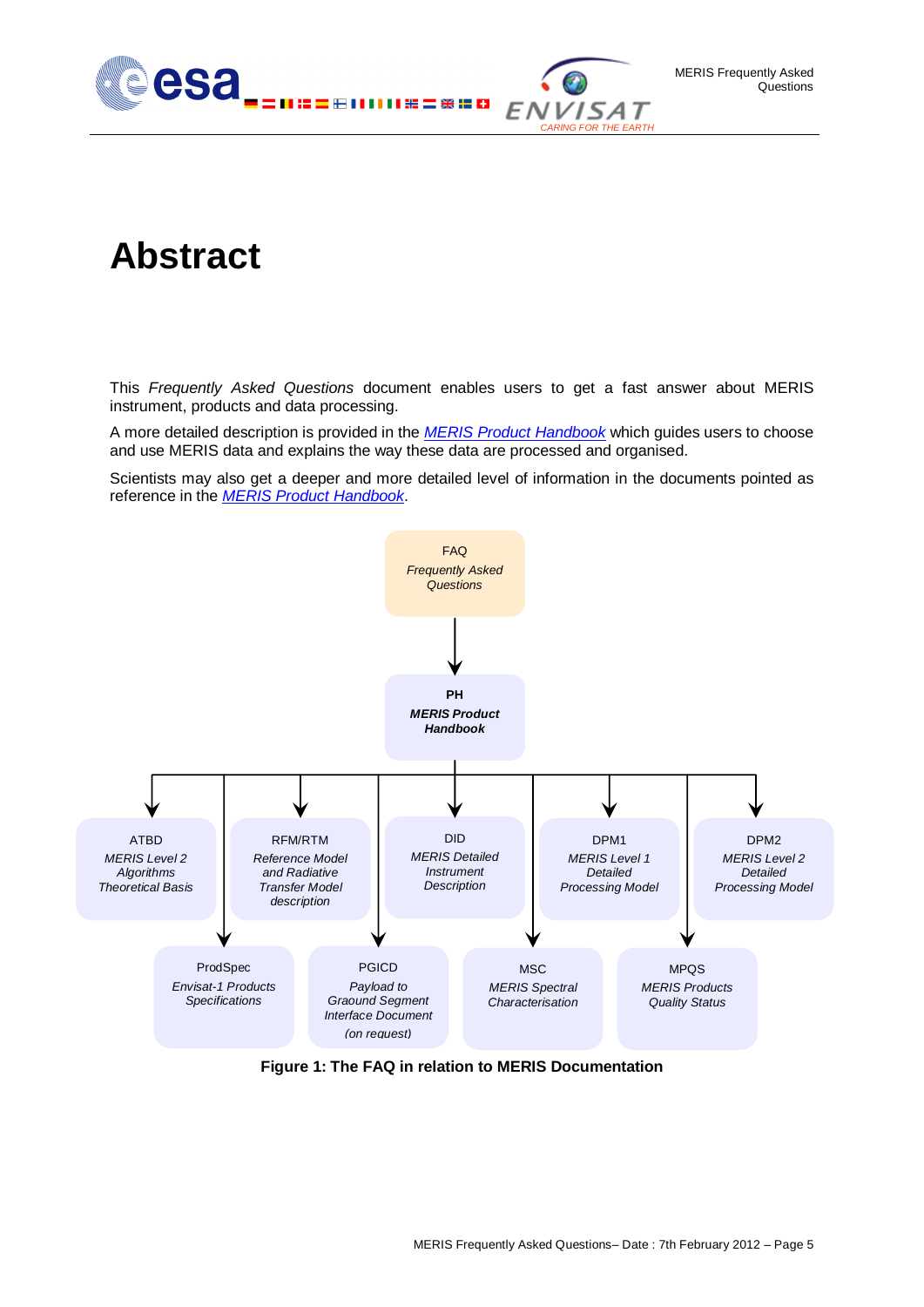

# Chapter 1

# <span id="page-5-0"></span>**Frequently Asked Questions**

**\_\_\_\_\_\_\_\_\_\_\_\_\_\_\_\_\_\_\_\_\_\_\_\_\_\_\_\_\_\_\_\_\_\_\_\_\_\_\_\_\_\_\_\_\_\_\_\_\_\_\_\_\_\_\_\_\_\_\_\_\_\_\_\_\_\_\_\_\_\_\_\_\_\_\_\_\_\_\_\_\_\_\_\_\_\_\_\_\_\_\_\_\_\_\_\_\_\_\_\_\_\_\_\_\_\_\_\_\_\_**

MERIS Frequently Asked Questions – Date : 7th February 2012 – Page 6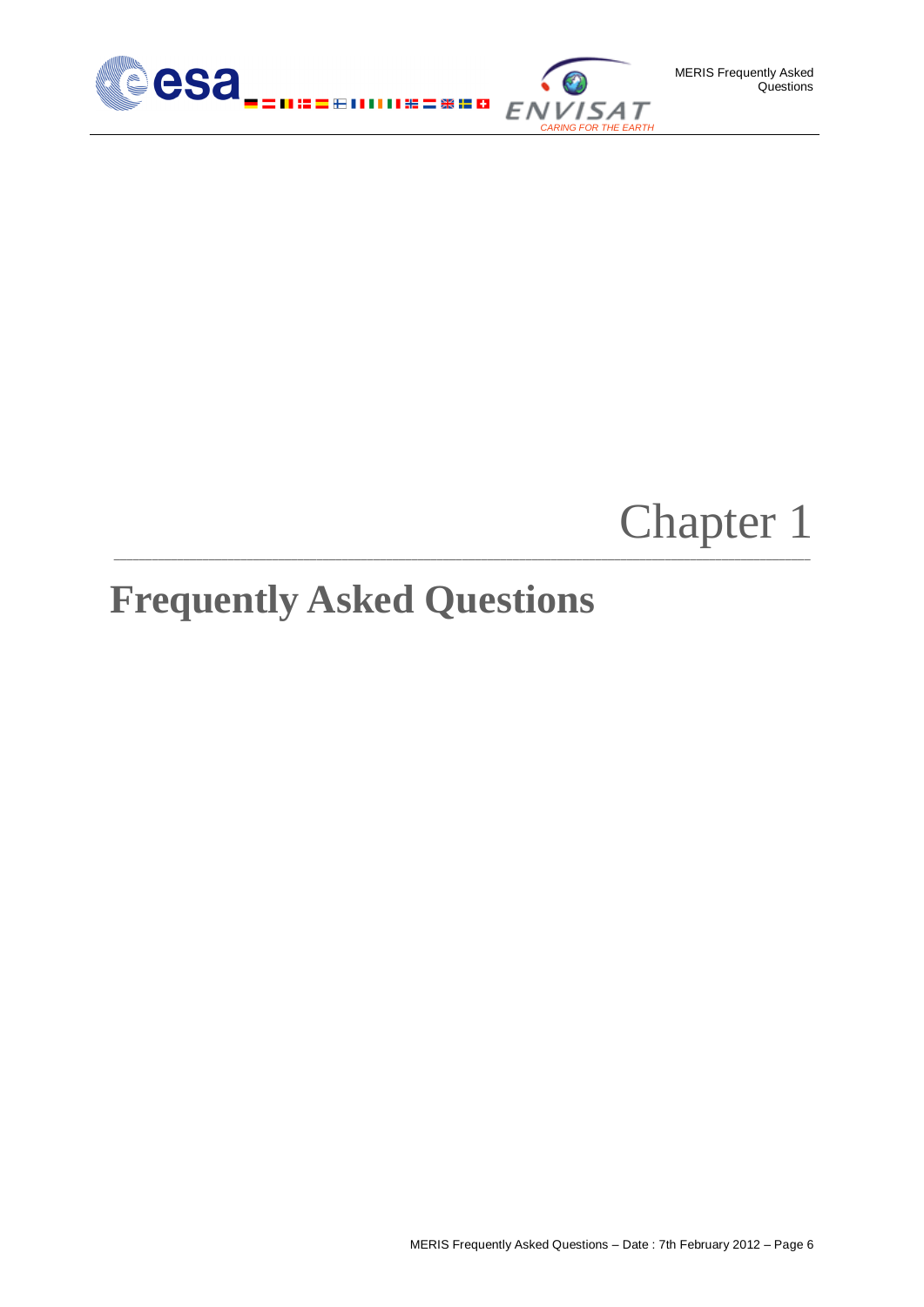

## <span id="page-6-0"></span>1.1 Introduction

The purpose of this FAQ is to act as a repository for common questions raised concerning the MERIS mission It includes questions raised with the Quality Working Group and questions of particular interest to new users.

The information contained within this document is supplementary to that contained within the MERIS Handbook, available from [http://envisat.esa.int/dataproducts/meris/.](http://envisat.esa.int/dataproducts/meris/)

The questions fall into 5 basic categories:

- General Questions, covering background to the MERIS mission;  $\bullet$
- $\bullet$ Common Questions From New Users;
- Questions Concerning the Instrument;
- Questions on Data Processing,  $\bullet$
- Questions on MERIS Products.  $\bullet$

Each of these categories is addressed in the following sections.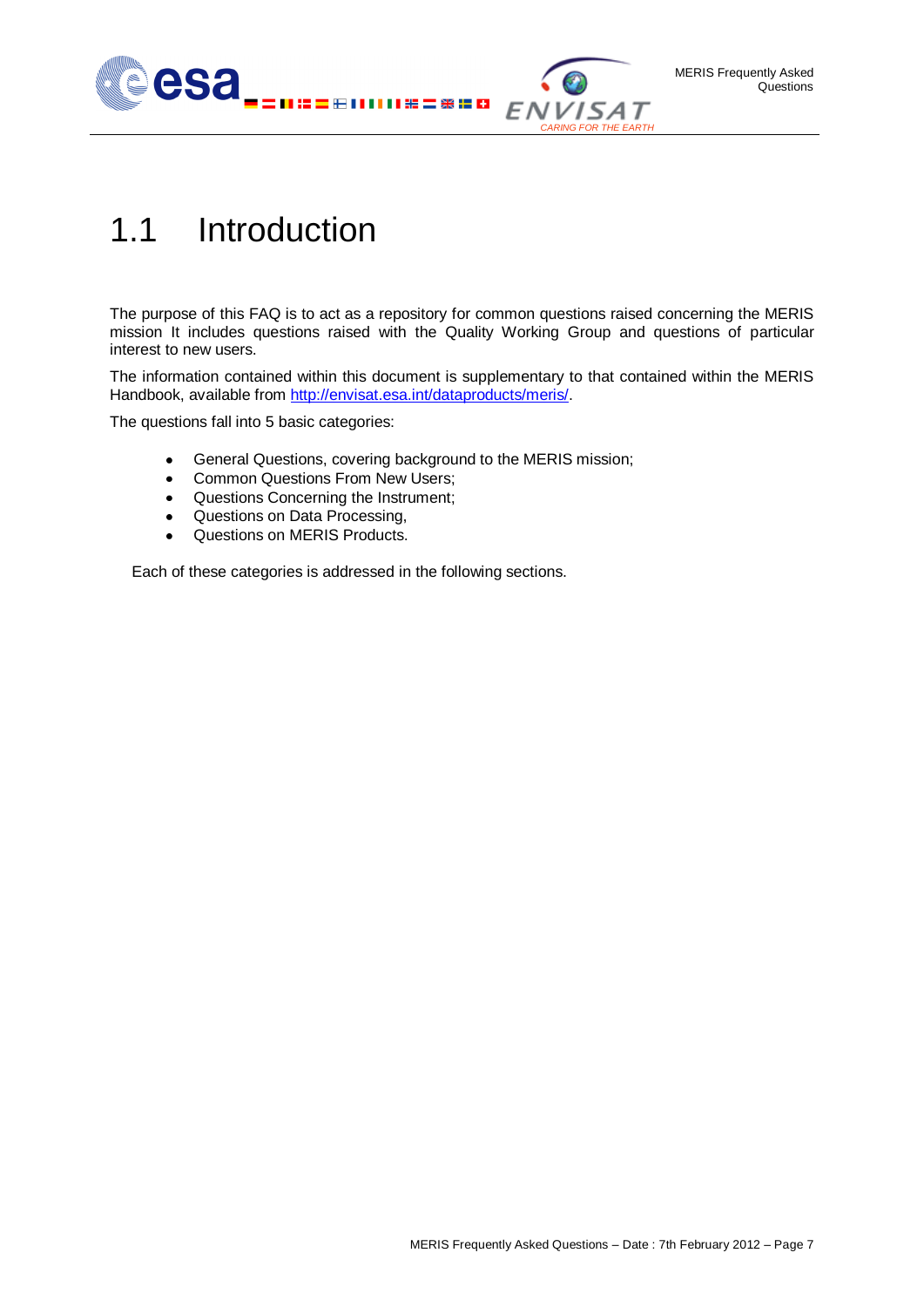

## <span id="page-7-0"></span>1.2 General questions

### <span id="page-7-1"></span>1.2.1 What does MERIS stand for ?

<span id="page-7-2"></span>MERIS stands for "**ME**dium **R**esolution **I**maging **S**pectrometer".

### 1.2.2 What is MERIS and what does it do ?

MERIS is one of the instruments on board the European Space Agency (ESA) satellite ENVISAT. Objectives of MERIS are to monitor changes of oceans (phytoplankton, yellow substance, suspended matter), atmosphere (water vapour,  $CO<sub>2</sub>$ , clouds, aerosols), and lands (vegetation index, global coverage, moisture...).

### <span id="page-7-3"></span>1.2.3 What are the spectral bands of MERIS instrument ?

The MERIS instrument observes the Earth in 15 spectral bands in the visible and near infrared.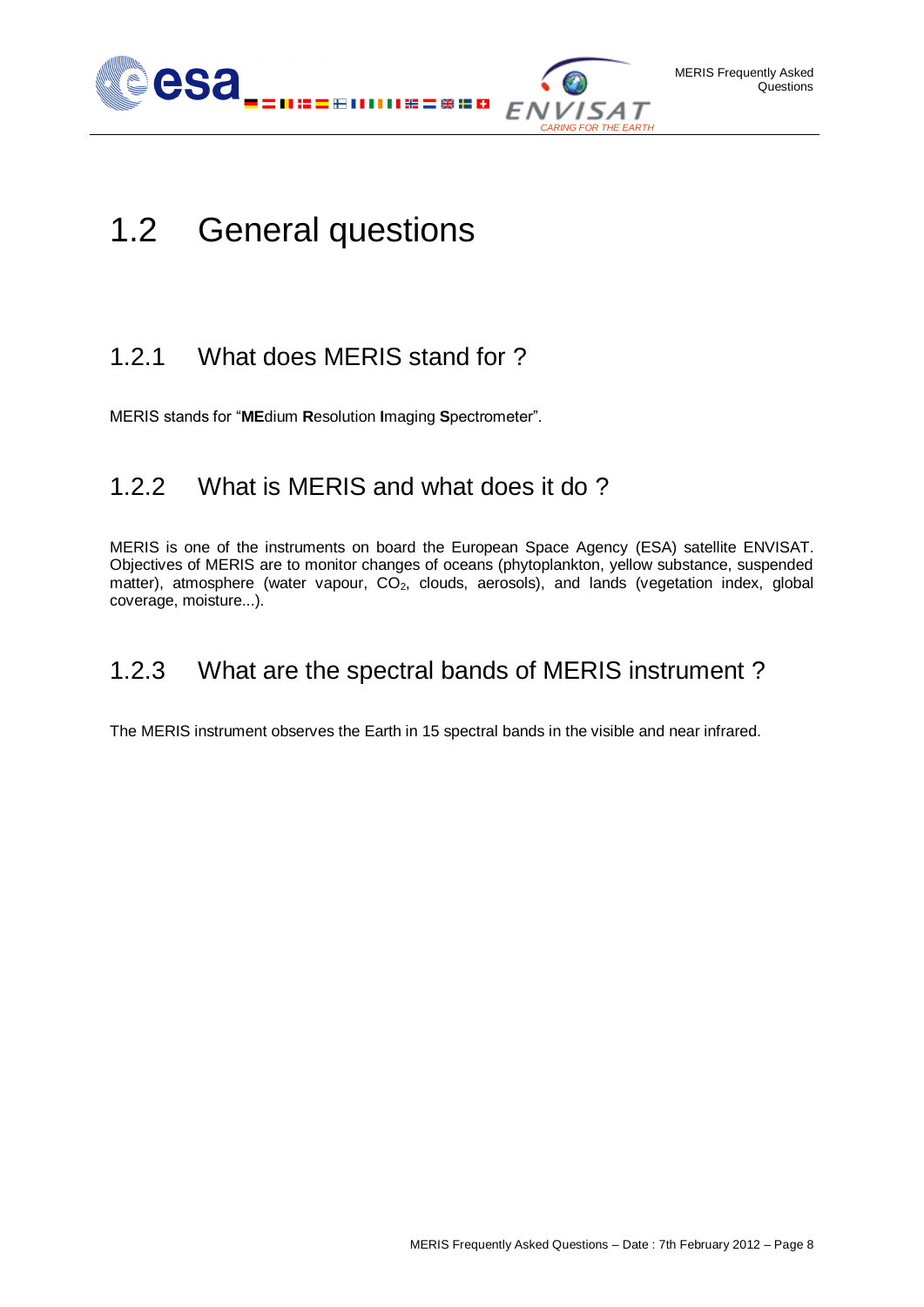

<span id="page-8-2"></span>

| <b>Band</b><br>index | <b>Band centre</b><br>(nm) | <b>Band width</b><br>(nm) | <b>Application(s)</b>                    |
|----------------------|----------------------------|---------------------------|------------------------------------------|
| 1                    | 412.5                      | 10                        | Yellow substance and detrital pigments   |
| 2                    | 442.5                      | 10                        | Chlorophyll absorption maximum           |
| 3                    | 490                        | 10                        | Chlorophyll and other pigments           |
| 4                    | 510                        | 10                        | Suspended sediment, red tides            |
| 5                    | 560                        | 10                        | Chlorophyll absorption minimum           |
| 6                    | 620                        | 10                        | Suspended sediment                       |
| 7                    | 665                        | 10                        | Chlorophyll absorption & fluo. reference |
| 8                    | 681.25                     | 7.5                       | Chlorophyll fluorescence peak            |
| 9                    | 708.75                     | 10                        | Fluo. reference, atmosphere corrections  |
| 10                   | 753.75                     | 7.5                       | Vegetation, cloud                        |
| 11                   | 760.625                    | 3.75                      | $O2$ R- branch absorption band           |
| 12                   | 778.75                     | 15                        | Atmosphere corrections                   |
| 13                   | 865                        | 20                        | Vegetation, water vapour reference       |
| 14                   | 885                        | 10                        | Atmosphere corrections                   |
| 15                   | 900                        | 10                        | Water vapour, land                       |

#### **Table 1: MERIS Spectral Bands and applications**

### <span id="page-8-0"></span>1.2.4 What is ENVISAT ?

ENVISAT is an advanced polar-orbiting Earth observation satellite providing measurements of the atmosphere, ocean, land, and ice (see [http://envisat.esa.int/\)](http://envisat.esa.int/). It was launched on  $1<sup>st</sup>$  March 2002 by ESA.

<span id="page-8-1"></span>Envisat continues the work of the ERS satellites, and its data supports Earth science research and allows monitoring of the evolution of environmental and climatic changes.

### 1.2.5 What orbit does ENVISAT use ?

During the period from launch to October 2010, the Envisat platform was in a sun-synchronous polar orbit of about 800-km altitude. The repeat cycle of the reference orbit was 35 days, although most sensors, being wide swath, provide complete coverage of the globe within one to three days.

During October 2010, in order to extend the lifetime of the mission, ENVISAT underwent an orbital lowering manoeuvre of approximately 18 km; this is known as ENVISAT\_2010+.

Since October 2010, and as a consequence of the lower orbital altitude, the repeat Cycle of the ENVISAT orbit is 30 days and comprises of 431 orbits.

In order to further extend the remaining fuel budget, a new control strategy was also introduced. This strategy means a reduction in the number of Orbital Control Manoeuvres (OCMs), and a concomitant increase in drift. The inclination of the ENVISAT Orbit will now be allowed to drift over time; please see <here> for more details.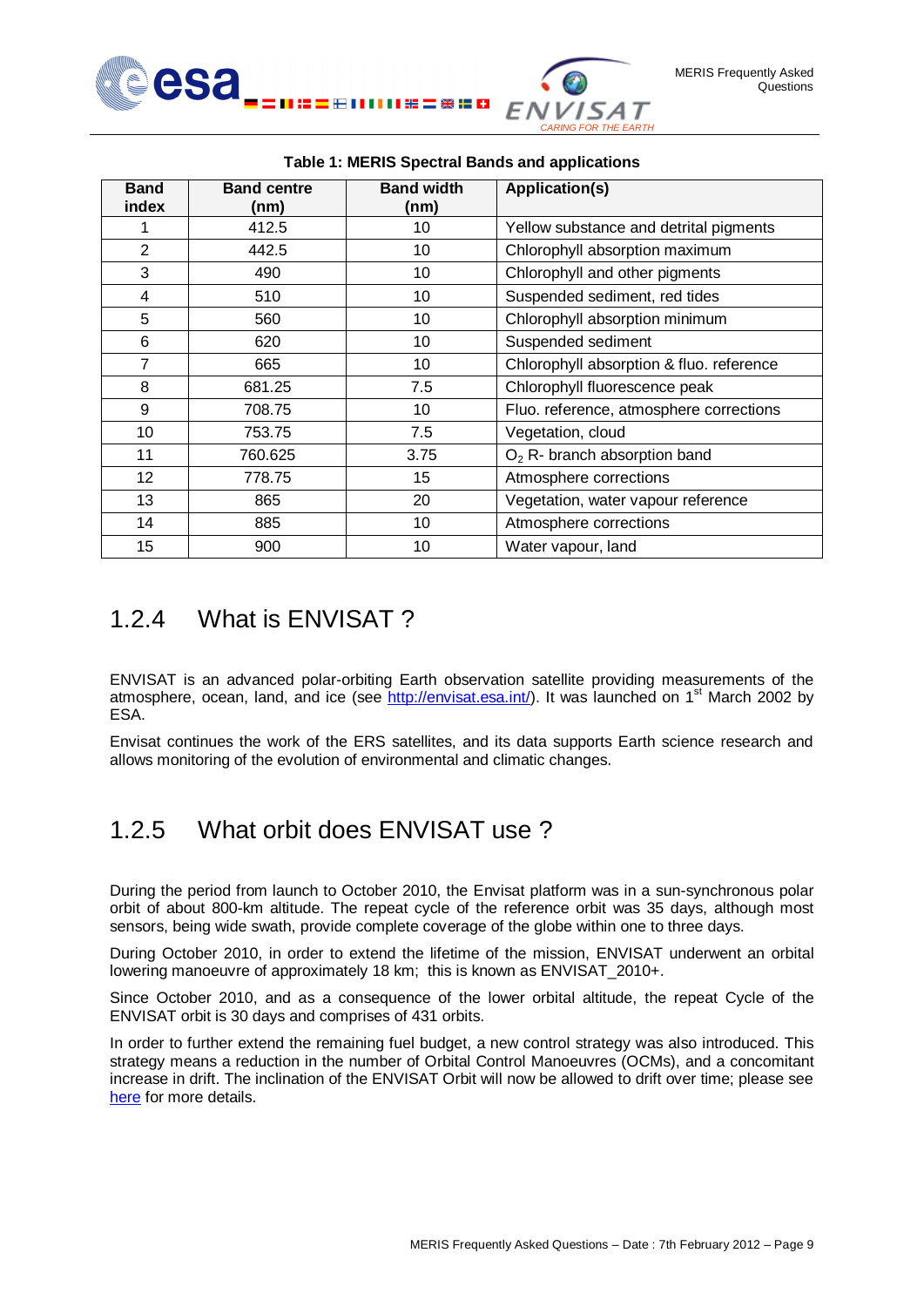



### <span id="page-9-0"></span>1.2.6 What can MERIS data be used for ?

The primary mission of MERIS is to monitor the ocean colour including chlorophyll concentrations for open oceans and coastal areas, yellow total suspended matter. In addition, MERIS provides with land parameter measurements like vegetation indices and atmospheric parameters like water vapour, cloud top pressure, cloud types, aerosol optical thickness, and Angström coefficients.

The MERIS Level 1 products provide the radiance as measured by the instrument. The can be used to construct colour composite images, either giving a photographic impression or highlighting certain thematic features of the Earth, and they are input to processing algorithms to derive Level 2 products.

<span id="page-9-1"></span>The MERIS level 2 products provide geophysical information ready to be used for various applications.

### 1.2.7 If this FAQ does not answer my question, what should I do ?

More detailed information may be found in the following documents:.

- [MERIS Product Handbook](http://envisat.esa.int/handbooks/meris/)  $\bullet$
- [MERIS Detailed Instrument Description](http://earth.esa.int/pub/ESA_DOC/ENVISAT/MERIS/VT-P017-DOC-004-E-01-00_meris.DetailedInstrumentDescription.1_0.pdf)  $\bullet$
- **[MERIS Product Specification](http://envisat.esa.int/support-docs/productspecs/index.htm)**  $\bullet$
- [MERIS Algorithmic Theoretical Basis Documents \(ATBD\)s](http://envisat.esa.int/instruments/meris/atbd/)
- MERIS [Reference Model Document \(RMD\)](http://envisat.esa.int/instruments/meris/rfm/rmd_third_reprocessing_ocean.pdf)  $\bullet$
- [MERIS Level 1 Detailed Processing Model \(L1 DPM\)](http://earth.eo.esa.int/pcs/envisat/meris/documentation/meris_3rd_reproc/Meris_DPM_L1b_i8r0.pdf)
- [MERIS Level 2 Detailed Processing Model \(L2 DPM\)](http://earth.eo.esa.int/pcs/envisat/meris/documentation/meris_3rd_reproc/MERIS-DPM-L2-i8r0B.pdf)  $\bullet$

All queries regarding ENVISAT and MERIS should be directed to the ESA Earth Observation Help Desk Team [\(EOHelp@esa.int\)](mailto:EOHelp@esa.int) in the first instance.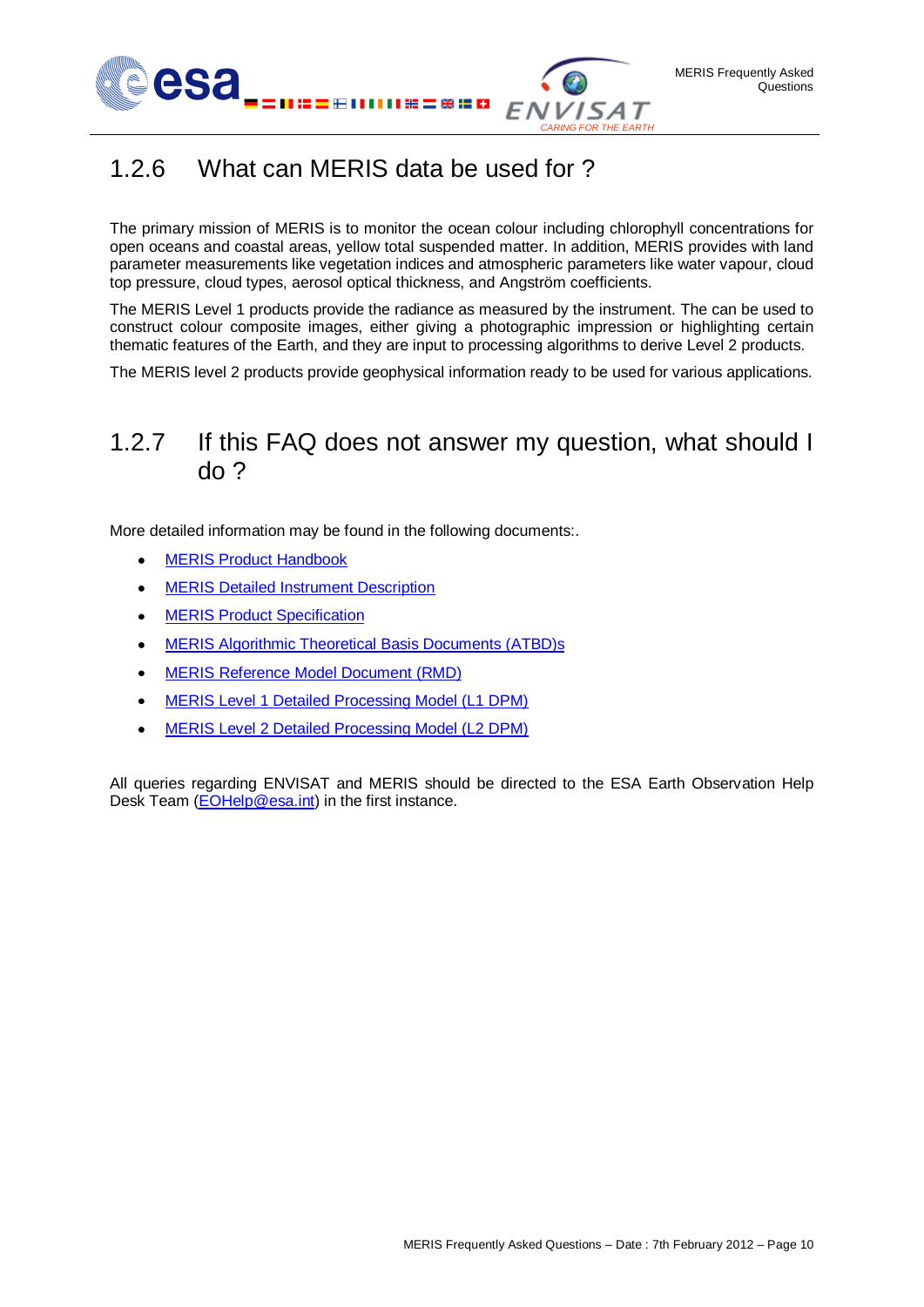

### <span id="page-10-0"></span>1.3 Common questions from new users

#### <span id="page-10-1"></span>1.3.1 Where can I find a 'user guide' to receiving and utilising MERIS data?

The [MERIS Product Handbook](http://envisat.esa.int/handbooks/meris/) can be downloaded from [here.](http://envisat.esa.int/pub/ESA_DOC/ENVISAT/MERIS/meris.ProductHandbook.2_1.pdf) It contains a Product User Guide designed to help users familiarise themselves with MERIS and "get started" with using MERIS data. This is supported by later sections containing information on the instrument, the products and the algorithms used to generate them.

### <span id="page-10-2"></span>1.3.2 Where can I get MERIS samples ?

<span id="page-10-3"></span>MERIS sample data are freely available at [http://envisat.esa.int/services/sample\\_products/meris/.](http://envisat.esa.int/services/sample_products/meris/)

### 1.3.3 How can I be kept up to date with events that might affect my use of MERIS data ?

MERIS Cyclic Reports are distributed by the ESA Data Product Quality Control (DPQC) to keep the MERIS community informed of any modifications to the processor, updates of auxiliary products, instrument anomalies, the status of data acquisition and processing, and the status of the calibration, validation, and quality control activities.

<span id="page-10-4"></span>For a full list of the reports, see [http://earth.esa.int/pcs/envisat/meris/reports/cyclic.](http://earth.esa.int/pcs/envisat/meris/reports/cyclic)

### 1.3.4 How can I order MERIS data ?

Any user having an accepted Category-1 Project can have access to MERIS data; more information on the ESA Data Distribution Policy and the submission of a Category-1 Proposal can be found at [http://eopi.esa.int/esa/esa/.](http://eopi.esa.int/esa/esa/)

If the data are not available on-line or are subject to a new acquisition, they data can be ordered using the EOLI-SA catalogue (to be downloaded from [http://www.envisat.esa.int/services/catalogues.html\)](http://www.envisat.esa.int/services/catalogues.html), they are then delivered on media, or soon via FTP for authorised projects.

More information can be found in the Access\_to\_MERIS\_data document available at [http://earth.esa.int/pcs/envisat/meris/documentation/Access\\_to\\_MERIS\\_data.pdf](http://earth.esa.int/pcs/envisat/meris/documentation/Access_to_MERIS_data.pdf) or by contacting the ESA Earth Observation Help and Order Desk Team (**EOHelp@esa.int**).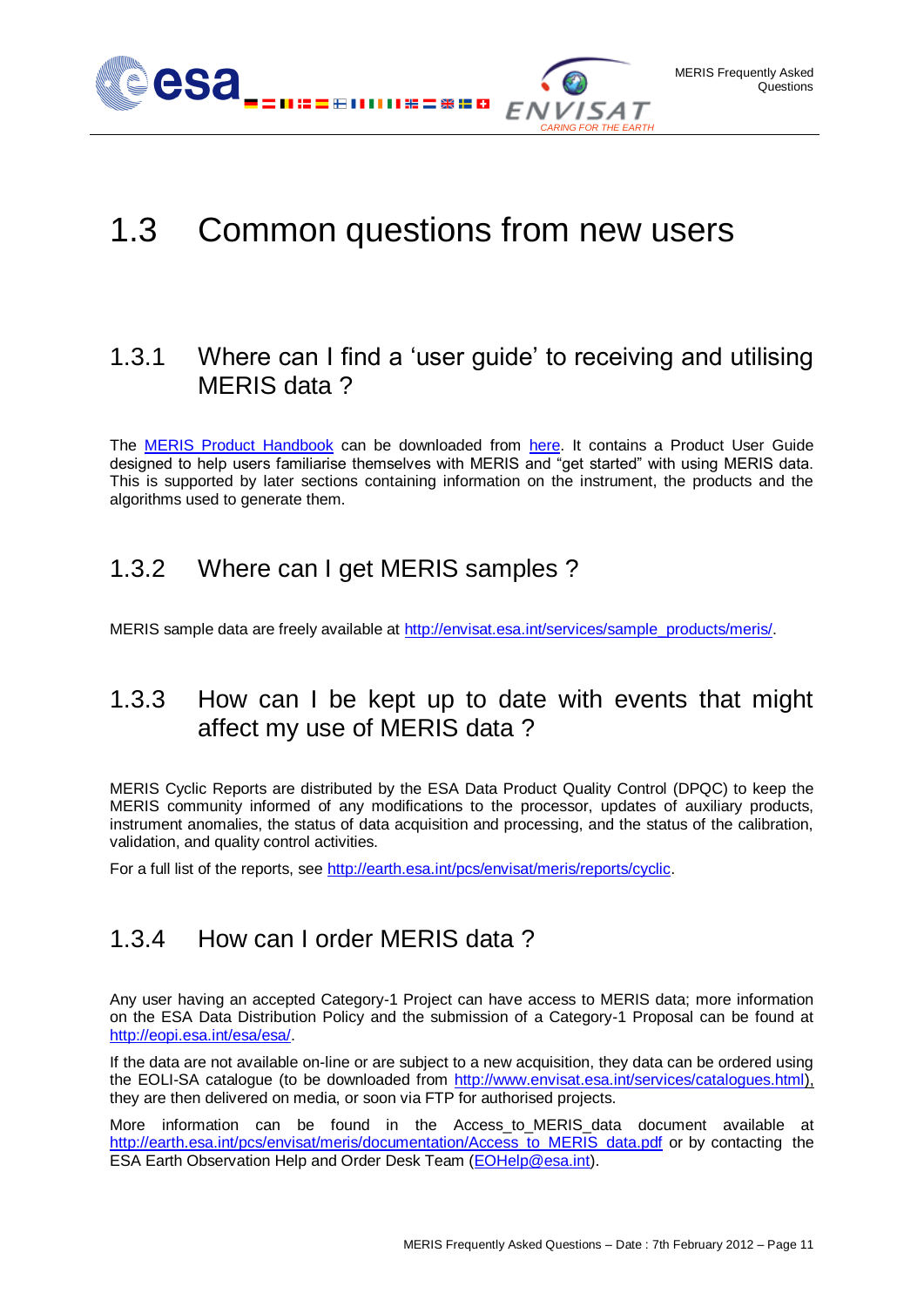

<span id="page-11-0"></span>The ODESA forum – [here.](http://www.odesa-info.eu/forum/)

MERIS Validation Team Meeting presentations – [here.](http://earth.eo.esa.int/pcs/envisat/meris/documentation/MERISValidationTeam/2011/Lisbon)

2<sup>nd</sup> MERIS – (A)ATSR Workshop (22-26 September 2008) – [here.](http://earth.esa.int/meris_aatsr_2008/) MERIS – (A)ATSR Workshop (26-30 September 2005) – [here.](http://envisat.esa.int/workshops/meris_aatsr2005/) ENVISAT/ERS Symposium (6-10 September 2004) – [here.](http://earth.esa.int/salzburg04/)

MERIS and AATSR Validation Team Workshop – MAVT 2003 (20 - 24 October 2003) – [here.](http://envisat.esa.int/workshops/mavt_2003/)

Envisat Validation Workshop (9-13 December 2002) – [here.](http://envisat.esa.int/pub/ESA_DOC/envisat_val_1202/proceedings/)

Envisat Calibration Review (9-13 September 2002) – [here.](http://envisat.esa.int/calval/proceedings/)

ERS-Envisat Symposium "Looking down to Earth in the New Millennium" (October 2000) – [here.](http://earth.esa.int/pub/ESA_DOC/gothenburg/start.pdf)

ESA Data User Element (DUE) Projects – [here.](http://dup.esrin.esa.it/index.asp)

ESA EO PI Projects – [here.](http://eopi.esa.int/esa/esa)

*International Journal of Remote Sensing* Vol.20 N°9 June 1999: Special Issue: ESA Medium Resolution Imaging Spectrometer (MERIS).

MERIS Scientific Advisory Group (1995). MERIS: The Medium Resolution Imaging Spectrometer. *European Space Agency Technical Report* **SP-1184.**

Rast, M. and J.-L. Bézy (1995). The ESA medium resolution imaging spectrometer (MERIS): requirements to its mission and performance of its system. *Remote Sensing in Action, Proc. 21st Annual Conf. Remote Sensing Soc.* **1995**:125-132.

Rast, M. and J.-L. Bézy (1997). The MERIS instrument. *International Journal of Remote Sensing 18***.**

<span id="page-11-1"></span>Schüller, L., J. Fischer, W. Armbruster, and B. Bartsch (1997). Calibration of high resolution remote sensing instruments in the visible and near infrared. *Adv. Space Res.* **19**:1325-1334.

### 1.3.6 What tools are available for reading MERIS products ?

Most users write their own routines in C, IDL or other languages to read and process MERIS data. The detailed [MERIS Product Specifications document](http://earth.eo.esa.int/pcs/envisat/meris/documentation/meris_3rd_reproc/Vol11_Meris_6a.pdf) will assist with this task. Additional information on parameters affection all instruments on ENVISAT can be found [here.](http://envisat.esa.int/support-docs/productspecs/index.htm) Some tools capable of of reading and processing MERIS data are:

- The open source [Basic ERS & Envisat \(A\)ATSR and Meris Toolbox \(](http://www.brockmann-consult.de/cms/web/beam/)**BEAM**) is a collection of  $\bullet$ executable tools and an application programming interface (API) which has been developed to facilitate the utilisation, viewing and processing of ESA MERIS, (A)ATSR and ASAR data. See in particular the [BEAM FAQ](http://www.brockmann-consult.de/beam-wiki/display/BEAM/FAQ) and [BEAM Forum.](http://www.brockmann-consult.de/cms/web/beam/forum)
- EnviView is a free application that allows Envisat data users to open any Envisat data file and examine its contents. It provides simple visualisation capabilities, and allows data to be exported to HDF for use in other software packages. The last release available is version 2.8.1, dated  $5<sup>th</sup>$  March 2010.

All the Envisat tools are available from [here.](http://earth.esa.int/envisat/services/_envisat_tools_table.html)

The providers of a number of COTS image processing packages such as ERDAS, ENVI and Geomatica also directly support the MERIS product format. The individual packages/providers should be consulted for details of each tool's capabilities.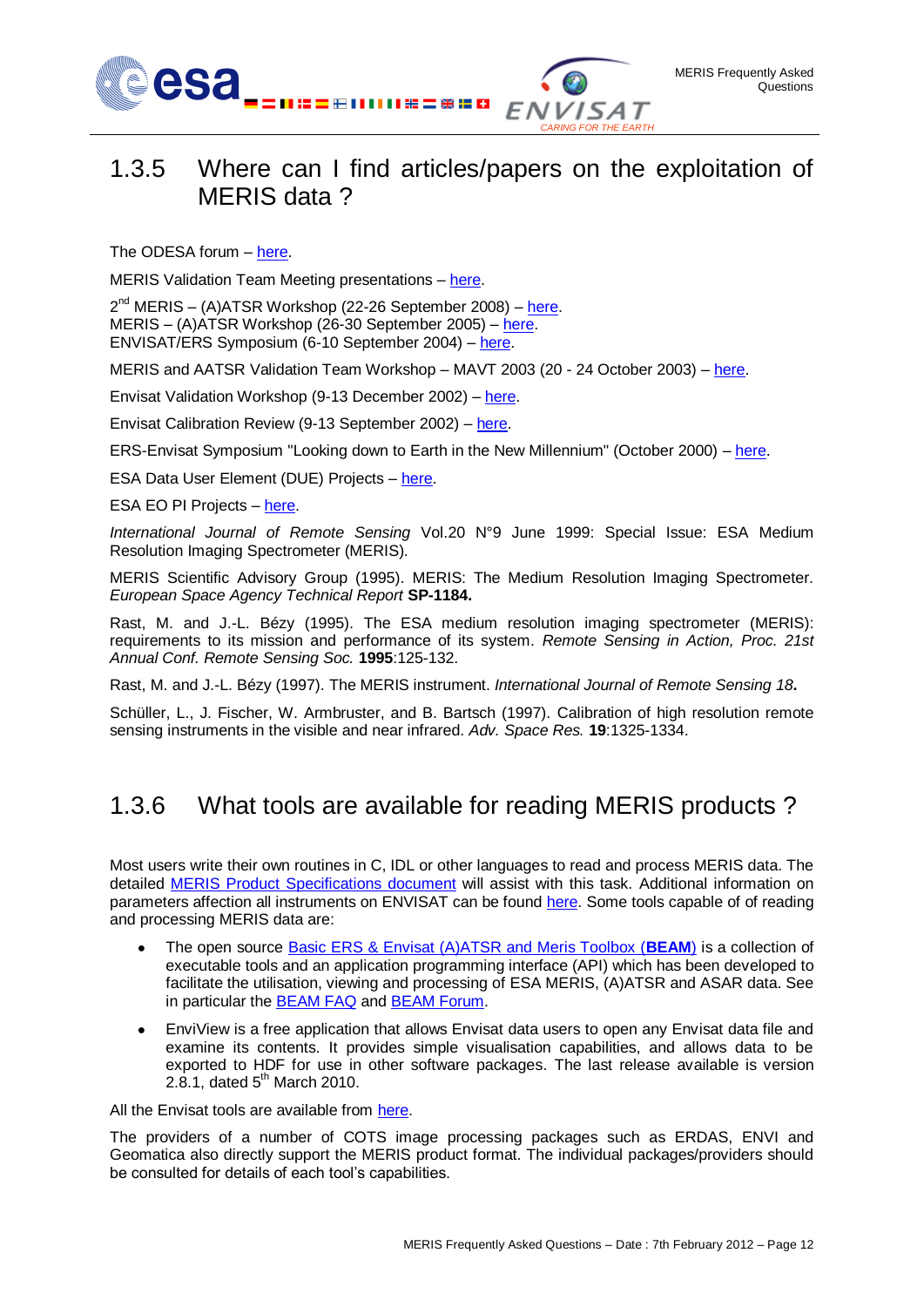



### <span id="page-12-0"></span>1.4 Instrument Characteristics

### <span id="page-12-1"></span>1.4.1 What are the acquisition modes of MERIS instrument ?

MERIS is a push-broom instrument composed of five cameras (also called modules). The swath of each camera overlaps with its neigbour. Each camera is composed of one CCD array for each one of the 15 bands. The ground sampling for one CCD (resolution) represents 260 metres across track by 290 metres along track in a "**full resolution**" mode.

A on-board electronic unit computes a combination of four adjacent samples across-track over four successive lines leading to a "**reduced resolution**" of 1040 metres across track by 1160 metres along track.

<span id="page-12-2"></span>All acquired Full and Reduced Resolution data products are systematically processed.

### 1.4.2 What are the viewing angles and swath ?

<span id="page-12-3"></span>The instrument's **68.5°** field of view (FOV) around nadir covers a swath width of **1150 km**.

### 1.4.3 Where can I obtain the full set of MERIS channel spectral response functions ?

The detailed spectral response functions of each band for each camera is given in document "*[MERIS](http://earth.esa.int/pub/ESA_DOC/MERIS_Wavelengths_and_Irradiances_Model2004.xls)  [Spectral Characterisation](http://earth.esa.int/pub/ESA_DOC/MERIS_Wavelengths_and_Irradiances_Model2004.xls)*" (see the reference documents in "*[MERIS Product Handbook](http://envisat.esa.int/handbooks/meris/)*").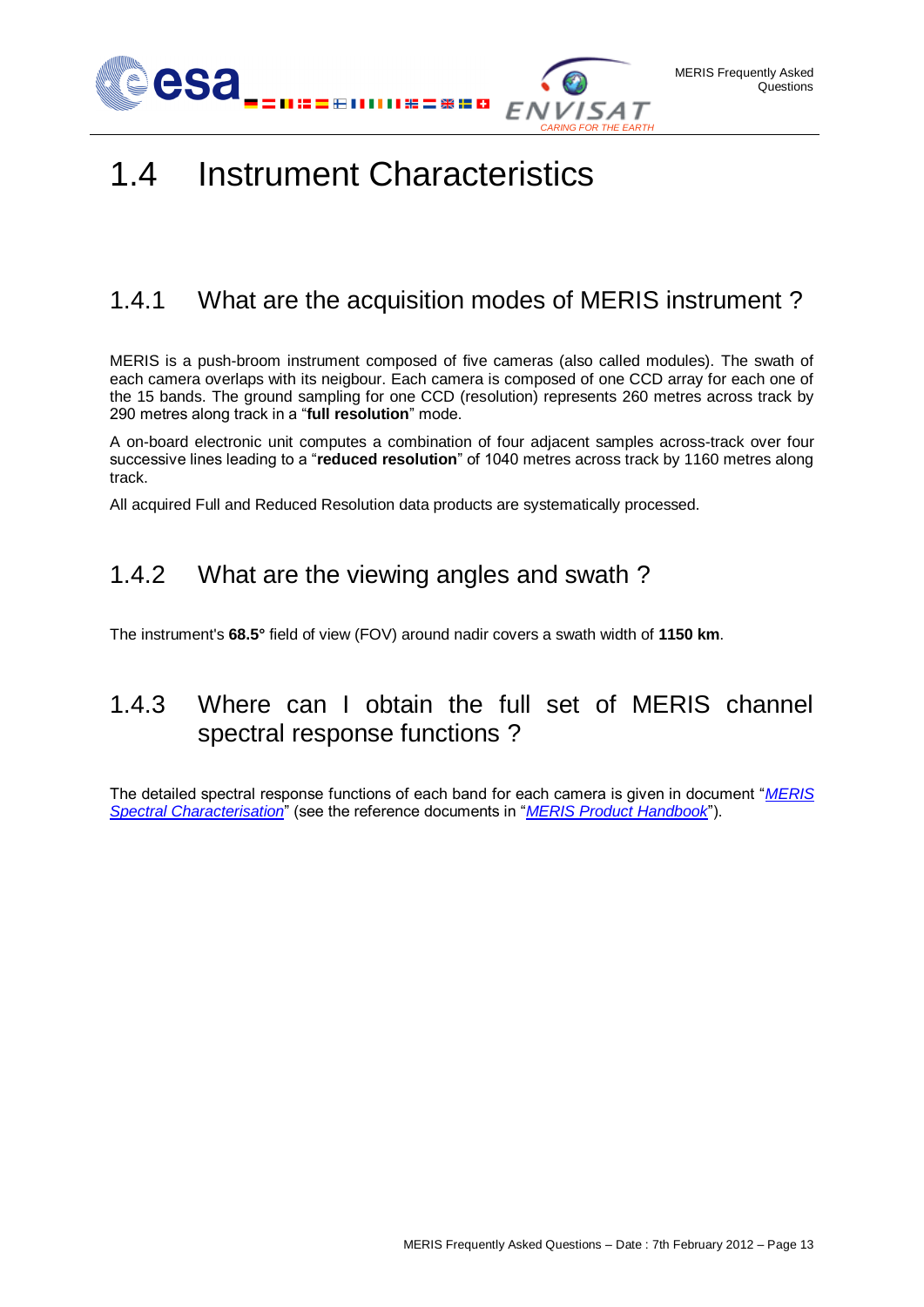

## <span id="page-13-0"></span>1.5 Data Processing

### <span id="page-13-1"></span>1.5.1 What are the MERIS product levels ?

The ENVISAT nomenclature of the products delivered to the public describes three types of processing levels:

- $\bullet$ **Level 1B** – are images resampled on a path-oriented grid, with pixel values having been calibrated to match the Top Of Atmosphere (TOA) radiance.
- **Level 2** are images deriving from the Level 1B products, with pixel values having been processed to get geophysical mesurements.
- **Level 3** are a synthesis of more than one MERIS product (and possibly external data) to  $\bullet$ display geophysical measurements for a time period.

### <span id="page-13-2"></span>1.5.2 Does MERIS data processing change ?

The definition of the products to be computed and a first version of the algorithms to be used have been defined before the launch of ENVISAT in the MERIS ATBDs (Algorithm Theoretical Basis [Documents\)](http://envisat.esa.int/instruments/meris/atbd/). Iterations of the MERIS ATBDs are necessary from time to time in order to reflect algorithm and other improvements.

The way these algorithms are implemented, and their possible refinements, are described in the DPM (Detailed Processing Model) documents. These models are upgraded leading to change the versions of the IPF (Instrument Processing Facility).

<span id="page-13-3"></span>History of these changes is to be found in the "MERIS Instrument Processing Facility Evolution" document [here.](http://earth.esa.int/pcs/envisat/meris/documentation/MERIS_IPF_evolution.pdf)

### 1.5.3 Which version of the MERIS IPF was used to produce my Near Real Time (NRT) data ?

The MERIS IPF (Instrument Processing Facility) version number is given by a field within the Main Product Header (MPH) of the product. MPH description is to be found in Volume 5 of the ENVISAT [Product](http://earth.esa.int/pub/ESA_DOC/ENVISAT/Vol05_Structures_3d_20071122.pdf) Specifications.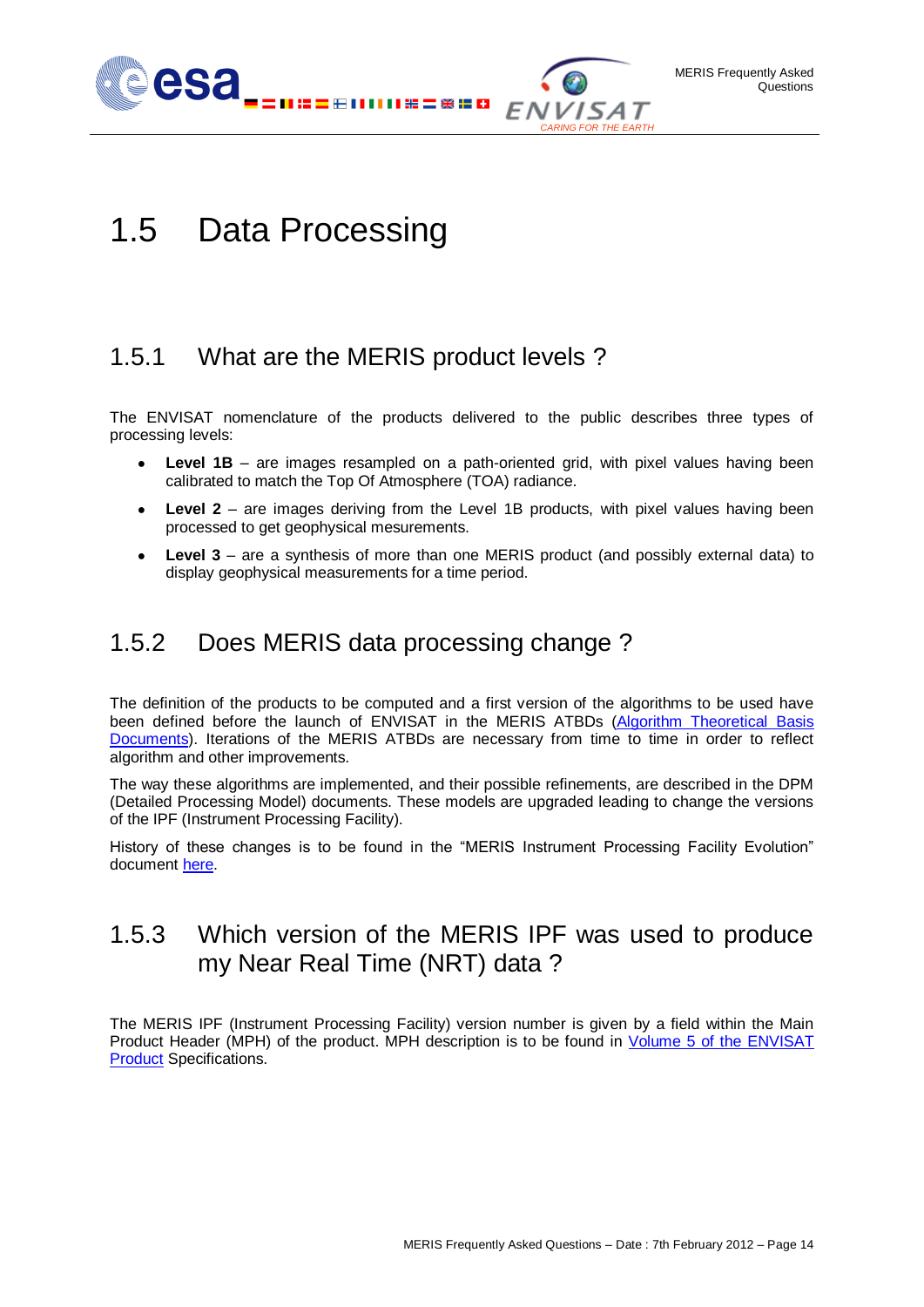

### <span id="page-14-0"></span>1.5.4 What differences will there be between data processed in Near Real Time (NRT) and OffLine (OFL) ?

About two weeks after acquisition, OFL products are consolidated using improved auxiliary files (containing analysed orbit and meteo parameters rather than forecast). For MERIS, the difference between NRT and OFL products are expected to be small, but depend on the differences in parameter values between the predicted and analysed auxiliary datasets.

#### <span id="page-14-1"></span>1.5.5 Is there a repository of known problems with the MERIS data processing/products ?

<span id="page-14-2"></span>Disclaimers addressing issues affecting MERIS product quality are published on the ['Status of Envisat](Status%20of%20Envisat%20Products)  [Products' wepage.](Status%20of%20Envisat%20Products)

### 1.5.6 Is there a repository of Reprocessed MERIS Products?

Reprocessing of MERIS data is carried out in order to improve the quality of the entire MERIS archive. Reprocesssings are planned by the MERIS Quality Working Group (QWG) to address known issues in the archived products, and to improve the archive following improvements to algorithms and auxiliary tables (such as Look Up Tables (LUT) that are used in processing of MERIS products.

During 2011, the 3rd Reprocessing is being carried out using the MERIS Ground Segment (MEGS) Processor Version 8.0. MEGS 8.0 is fully equivalent to IPF v6 that will be used for the NRT production at ESA Ground Stations. More information on the  $3<sup>rd</sup>$  Reprocessing is available [here.](http://envisat.esa.int/earth/www/object/index.cfm?fobjectid=7741)

Information on Previous Reprocessings can be found at:

**1 st Reprocessing** – [here.](http://earth.eo.esa.int/pcs/envisat/meris/documentation/First_2003_MERIS_Reprocessing.pdf)

<span id="page-14-3"></span>**2 nd Reprocessing** – [here.](http://earth.eo.esa.int/pcs/envisat/meris/documentation/MERISRRsecondreprocessing-V2.pdf)

### 1.5.7 What is the AMORGOS processing tool?

The purpose of the AMORGOS (Accurate MERIS Ortho-Rectified Geo-location Operational Software) tool is to generate accurate geo-location information - longitude, latitude, altitude - for each MERIS pixel, starting from a MERIS Reduced Resolution product or MERIS Full Resolution product: either a Full Swath or a standard half-swath Scene product. **The Full Resolution quarter-swath product is not managed.**

Ortho-rectified geo-location must be understood as the computation of the intersection of a given sample line of sight with the Earth surface (as represented by the Digital Elevation Model) rather than with the reference ellipsoid as in Level 1b. However, it must be noted that image geometry is either the Instrument one (FSO mode) or the Level 1b one (FSG mode) and thus the output product is not orthorectified *stricto sensu.*

The AMORGOS tool is freely available [here.](https://earth.esa.int/web/guest/content?p_r_p_564233524_assetIdentifier=amorgos-40p1-4410)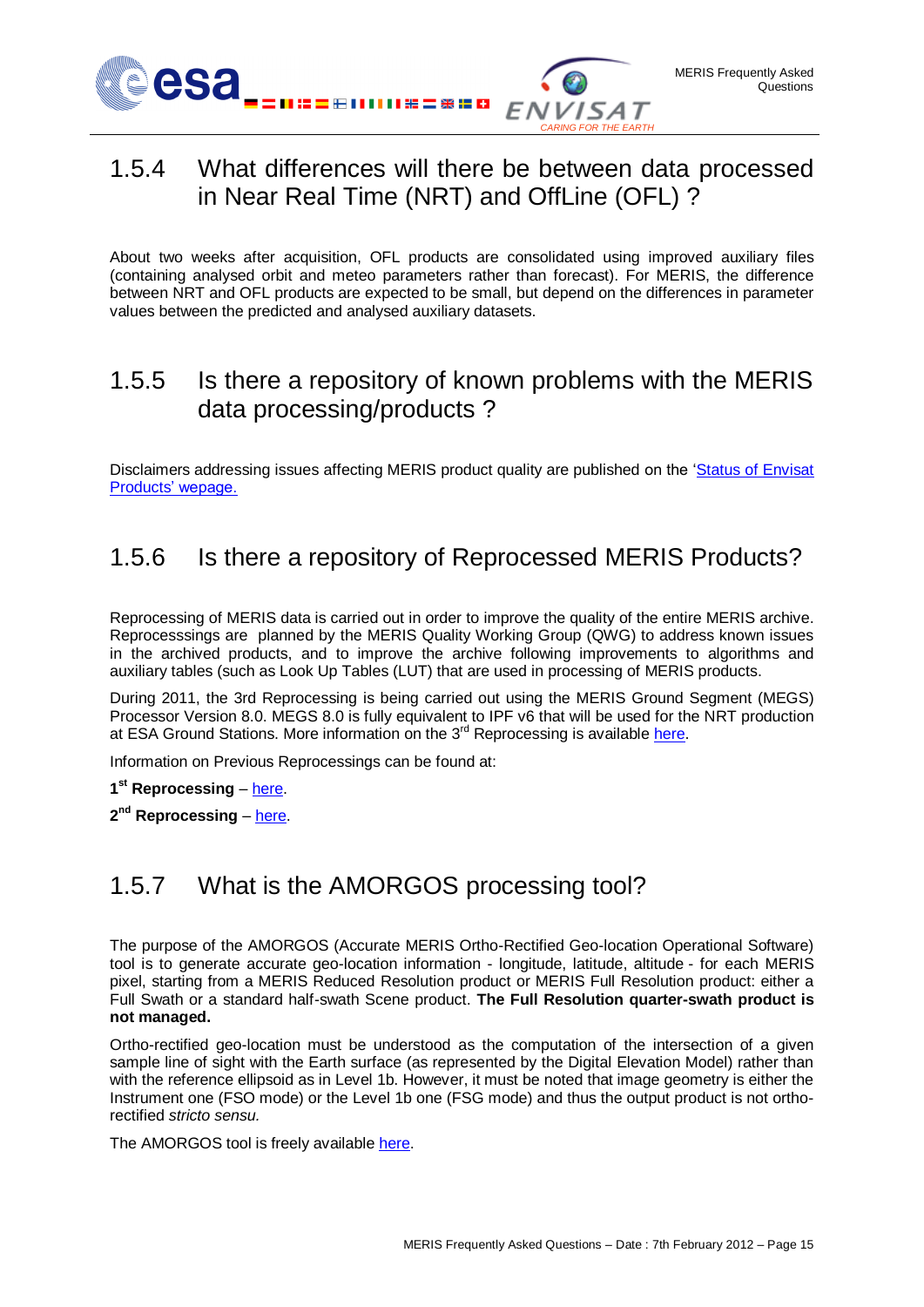

### <span id="page-15-0"></span>1.5.8 What is ODESA?

ODESA is the **Optical Data processor of the European Space Agency** and provides users a complete level 2 processing environment for the MERIS instrument as well as for the future ESA optical sensors on board Sentinel 3.

ODESA supplies the user community with the MERIS Ground Segment development platform MEGS®, including source code, embedded in an efficient framework for testing and for validation activities.

Validation facilities include match-up processing & analysis, data set selection & analysis, level 3 products generation & analysis and the possibility to perform remote processing, e.g. for testing purposes and for validation activities requiring large amounts of data.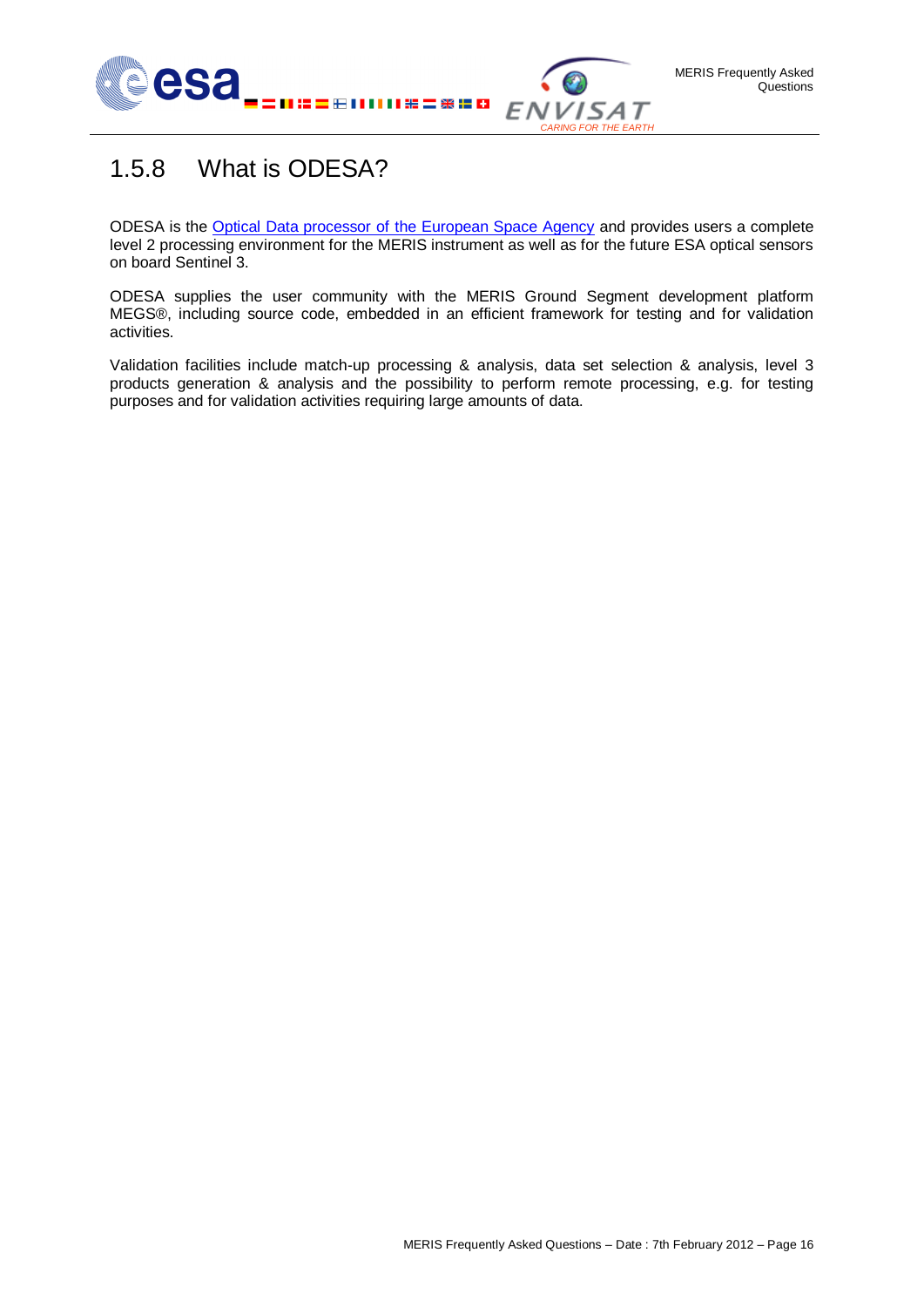

# <span id="page-16-0"></span>1.6 MERIS products

### <span id="page-16-1"></span>1.6.1 How do I interpret the information in the filename of my MERIS data?

<span id="page-16-2"></span>File naming convention is fully explained in Section 2.2.1 of the "*[MERIS Product Handbook](http://envisat.esa.int/pub/ESA_DOC/ENVISAT/MERIS/meris.ProductHandbook.2_1.pdf)*".

### 1.6.2 What are the spatial resolutions of MERIS products ?

| <b>Full Resolution</b>    | 260 m across track  | 290 m along track  |
|---------------------------|---------------------|--------------------|
| <b>Reduced Resolution</b> | 1040 m across track | 1160 m along track |

#### <span id="page-16-5"></span><span id="page-16-3"></span>1.6.3 What are the image sizes of MERIS products ?

| Product                                 | Image Size               | Ground Coverage (km)                               |
|-----------------------------------------|--------------------------|----------------------------------------------------|
| <b>Full Resolution</b><br>Full scene    | 2241 pixels x 2241 lines | 582 km (across-track) by<br>650 km (along-track)   |
| <b>Full Resolution</b><br>Quarter scene | 1153 pixels x 1153 lines | 300 km (across-track) by<br>334 km (along-track)   |
| <b>Reduced Resolution</b>               | 1121 pixels x N lines    | 1165 km (across-track) by<br>1300 km (along-track) |

#### **Table 2: MERIS Image Dimensions**

### <span id="page-16-4"></span>1.6.4 Where is the image data stored in my MERIS product ?

Image data are stored in the Measurement Data Sets (MDS) records of the product after ASCII headers. These headers are organised in a (tag,value) fashion.

The structure of the MERIS products is summarized in section in Section 2.2.2 (MERIS product data structure) of the "*[MERIS Product Handbook](http://envisat.esa.int/pub/ESA_DOC/ENVISAT/MERIS/meris.ProductHandbook.2_1.pdf)*".

The reference description of all the ENVISAT products is provided in the "*[Envisat-1 Products](http://envisat.esa.int/support-docs/productspecs/index.htm)  [Specifications](http://envisat.esa.int/support-docs/productspecs/index.htm)*" documents .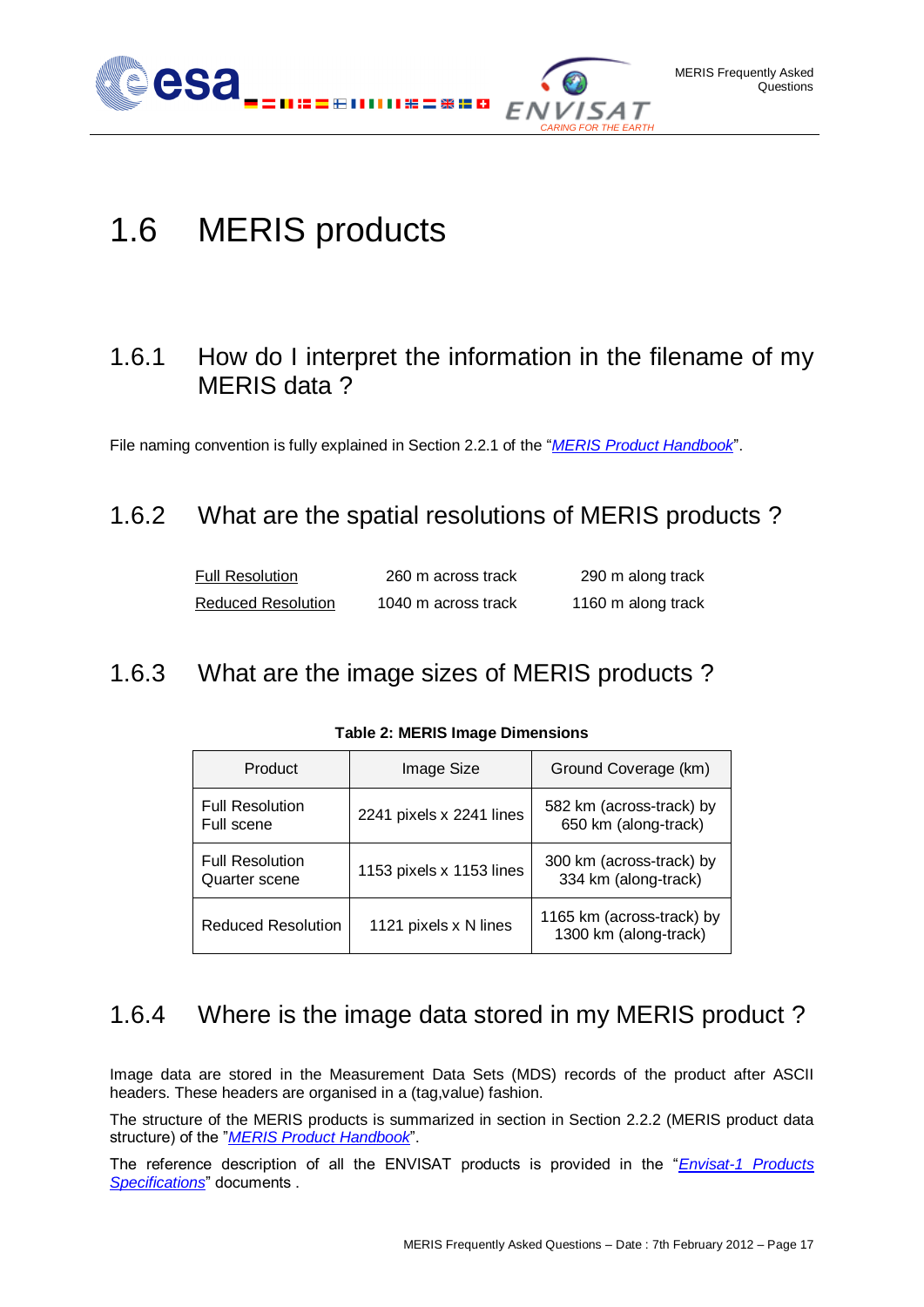

The BEAM toolbox (see Section [1.3.6](#page-11-1) above) includes readers for C, IDL and Java which decode the measurement data sets (MDS), apply the pixel type flags and the gain and offsets (i.e. providing a rectangular grid of algal pigment index or MGVI floating values). For interactive uses, BEAM/VISAT is doing the same so that the complex MDS structure with multiple use is transparent for the user.

### <span id="page-17-0"></span>1.6.5 What are the differences between "Algal I" and "Algal II" measurements in the level 2 products ?

#### *Algal Pigment Index I*

The MERIS algal pigment index is a measurement of the concentration expressed in Log10(mg/m<sup>3</sup>) of phytoplankton (algae) in the water. The concentration is derived by the direct relationship between the ratio of the blue and green signal leaving the water surface and the concentration of algal pigments. The relationship, based on published data, is valid over clear waters and spans a concentration range from mg/m3 to tens of g/m<sup>3</sup>.

Note: The Algal Pigment Index I is not applicable in water with significant amounts of suspended matter or yellow substance. In such cases, the corresponding product confidence flag is raised.

For more information, see [ATBD 2.9](http://envisat.esa.int/instruments/meris/atbd/atbd_2.9.pdf)

#### *Algal Pigment Index II*

The second MERIS algal pigment index is also a measurement of the concentration expressed in Log10(mg/m<sup>3</sup>) of phytoplankton (algae) in the water but, is part of a suite of oceanic products derived by inverting a model of the optical properties of the ocean by the use of a neural network. The other oceanic products are suspended matter and yellow substance.

In clear waters the Algal Pigment Index II product is more noisy than the Algal Pigment Index I.

<span id="page-17-1"></span>For more information, see [ATBD 2.12](http://envisat.esa.int/instruments/meris/pdf/atbd_2_12.pdf)

### 1.6.6 What is the meaning of the MERIS quality flags present in the Level 2 products ?

Flags are provided on a pixel by pixel basis and stored as binary information.

There are different types of flags:

- The classification flags that indicate the types of surface.
- The confidences flags that give an indication on the confidence on the parameter quality retrieval. The pixels where the flag is raised should be discarded or used very carefully. For Level 3 processing it is strongly recommended to systematically exclude values where the PCD is raised.
- The science flags that help in the interpretation of the data. Those flags shall be consulted for a full understanding of the retrieved parameter meaning.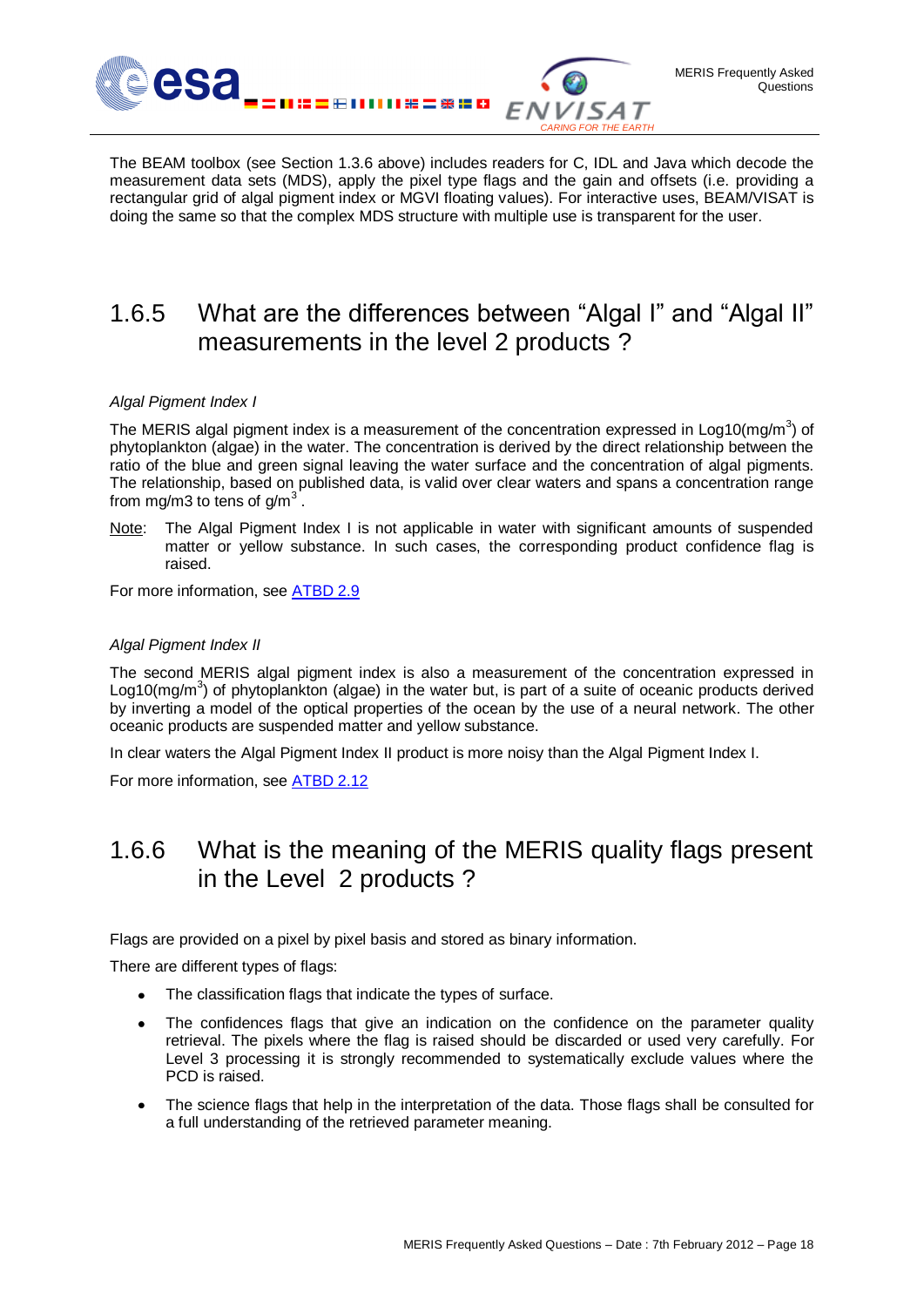

The list of flags is as follows:

- *Surface Classification:* 
	- o land product available
	- o cloud product available
	- o water product available
	- o Sun low above horizon (or conversely high sun zenith angle)
- Product Confidence:
	- o validity for MDS 1 to 13
	- o validity for MDS 14
	- o validity for MDS 15
	- o validity for MDS 16
	- o validity for MDS 17
	- o validity for MDS 18
	- o validity for MDS 19
- *Science Flags, general:* 
	- o Coastline: From Level 1b
	- o Cosmetic: From Level 1b
	- o Suspect: From Level 1b
- *Science Flags, water:* 
	- o Aerosol model is out of aerosol model database
	- o Dust-like absorbing aerosol selected for atmosphere correction
	- o Turbid (sediment dominated Case 2) water
	- o Anomalous scattering water
	- o Yellow substance loaded water
	- o Ice or high aerosol load pixel
	- o Reflectance corrected for medium glint
	- o Bright pixel atmospheric correction activated
	- o High (uncorrected) glint
	- o Presense of white scatterer in water
- *Science Flags, land:* 
	- o Snow or Ice covered land
	- o Bright pixel flagged by MGVI processing
	- o Bad pixel flagged by MGVI processing
	- o Cloud, snow or ice over land pixel acc. to MGVI processing
	- o Water/shadow pixel acc. to MGVI processing
	- o Land aerosol remote sensing turned on
	- o Invalid rectification

### <span id="page-18-0"></span>1.6.7 What is the "smile effect ?

The spectral measurements of each pixel along an image line are made by its own set of CCD sensors: this causes small variations of the spectral wavelength of each pixel along the image that constitute the so-called "smile effect". The variation of the wavelength per pixel can be is in order of 1.7nm from between cameras, while they are in the order of 0.1nm within one camera.

Even though this variation is generally small compared to the spectral bandwidth of a band ( is typically 10nm)\*, and can hardly be seen in an image, it *can* cause disturbances in processing algorithms which require very precise measurements (such as the retrieval of chlorophyll in the ocean). These disturbances could result in a visual artefact, in which individual "camera borders" can be seen in products.